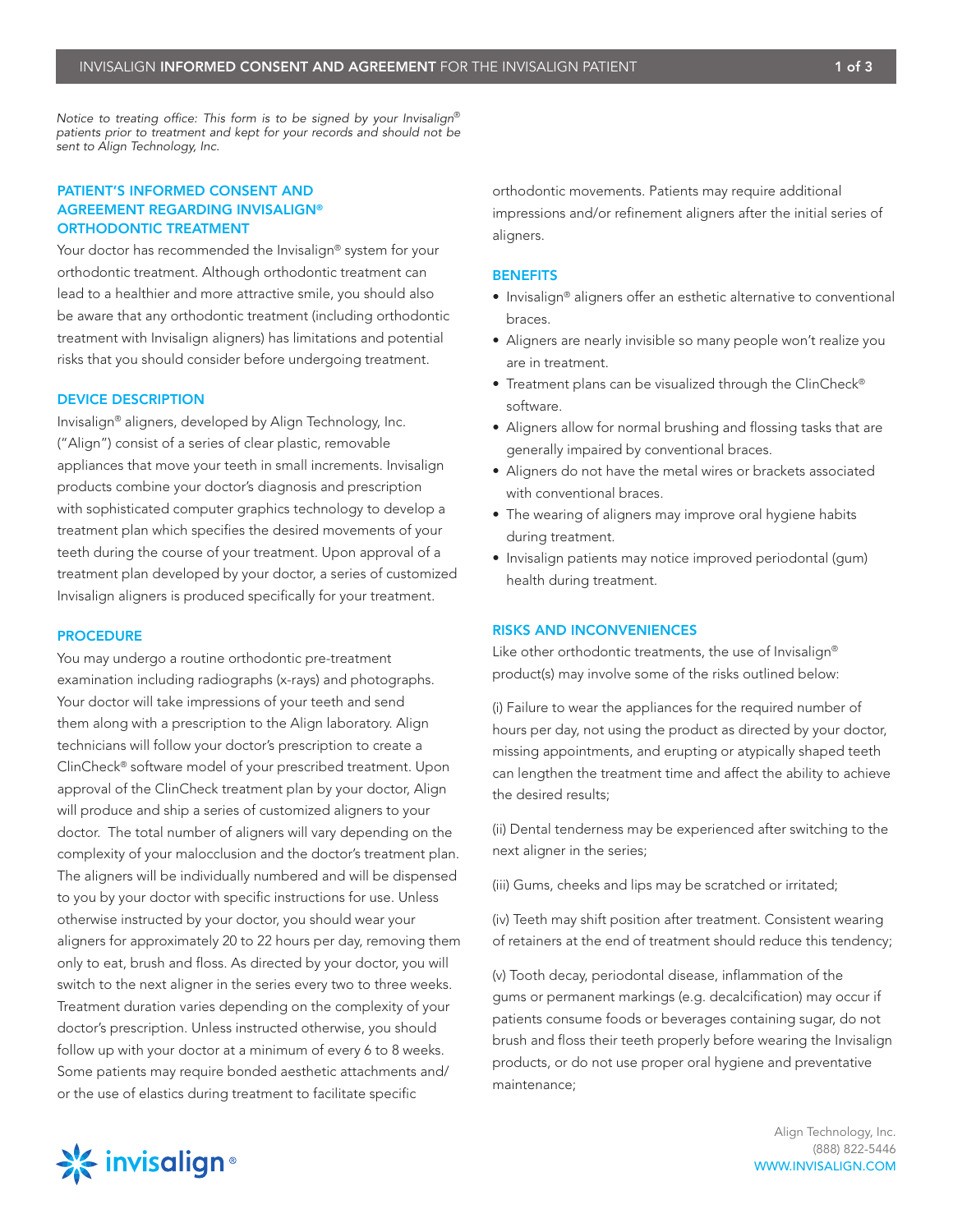(vi) The aligners may temporarily affect speech and may result in a lisp, although any speech impediment caused by the Invisalign products should disappear within one or two weeks;

(vii) Aligners may cause a temporary increase in salivation or mouth dryness and certain medications can heighten this effect;

(viii) Attachments may be bonded to one or more teeth during the course of treatment to facilitate tooth movement and/or appliance retention. These will be removed after treatment is completed;

(ix) Teeth may require interproximal recontouring or slenderizing in order to create space needed for dental alignment to occur;

(x) The bite may change throughout the course of treatment and may result in temporary patient discomfort.

(xi) Af the end of orthodontic treatment, the bite may require adjustment ("occlusal adjustment").

(xii) Supplemental orthodontic treatment, including the use of bonded buttons, orthodontic elastics, auxiliary appliances/ dental devices (e.g. temporary anchorage devices, sectional fixed appliances), and/or restorative dental procedures may be needed for more complicated treatment plans where aligners alone may not be adequate to achieve the desired outcome.

(xiii) Teeth which have been overlapped for long periods of time may be missing the gingival tissue below the interproximal contact once the teeth are aligned, leading to the appearance of a "black triangle" space.

(xiv) Aligners are not effective in the movement of dental implants.

(xv) General medical conditions and use of medications can affect orthodontic treatment;

(xvi) Health of the bone and gums which support the teeth may be impaired or aggravated;

(xvii) Oral surgery may be necessary to correct crowding or severe jaw imbalances that are present prior to wearing the Invisalign product. If oral surgery is required, risks associated with anesthesia and proper healing must be taken into account prior to treatment;

(xviii) A tooth that has been previously traumatized, or significantly restored may be aggravated. In rare instances the useful life of the tooth may be reduced, the tooth may require additional dental treatment such as endodontic and/or additional restorative work and the tooth may be lost;

(xix) Existing dental restorations (e.g. crowns) may become dislodged and require re-cementation or in some instances, replacement;

(xx) Short clinical crowns can pose appliance retention issues and inhibit tooth movement;

(xxi) The length of the roots of the teeth may be shortened during orthodontic treatment and may become a threat to the useful life of teeth;

(xxii) Product breakage is more likely in patients with severe crowding and/or multiple missing teeth;

(xxiii) Orthodontic appliances or parts thereof may be accidentally swallowed or aspirated;

(xxiv) In rare instances, problems may also occur in the jaw joint, causing joint pain, headaches or ear problems;

(xxv) Allergic reactions may occur; and

(xxvi) Teeth that are not at least partially covered by the aligner may undergo supraeruption;

## INFORMED CONSENT

I have been given adequate time to read and have read the preceding information describing orthodontic treatment with Invisalign aligners. I understand the benefits, risks, alternatives and inconveniences associated with treatment as well as the option of no treatment. I have been sufficiently informed and have had the opportunity to ask questions and discuss concerns about orthodontic treatment with Invisalign® products with my doctor from whom I intend to receive treatment. I understand that I should only use the Invisalign products after consultation and prescription from an Invisalign trained doctor, and I hereby consent to orthodontic treatment with Invisalign products that have been prescribed by my doctor.